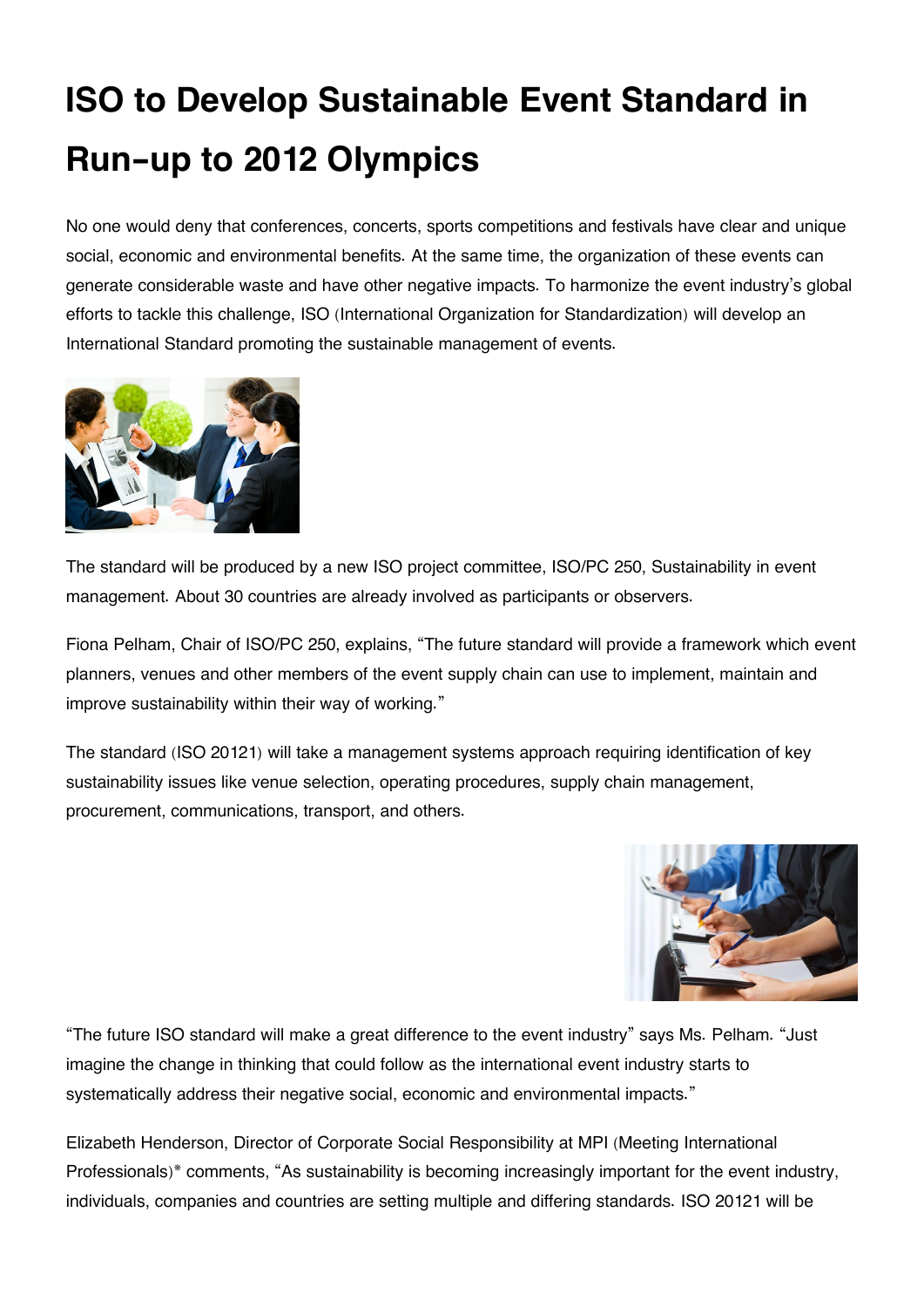developed with extensive stakeholder engagement so the industry can have one internationally recognized framework to implement sustainability."

The standard will respond to the unique needs and nature of the events sector with an innovative and flexible approach geared to producing results. It will be applicable to any organization or individual (whether clients, suppliers or event managers) working with all types of events (exhibitions, sporting competitions, concerts, etc.).



"A great advantage is that the standard will act as a harmonized benchmark for the industry. It should also provide a powerful tool for demonstrating commitment to sustainability in a globally recognized manner, as well as for assisting companies who are looking to become more sustainable," says Anne Hayes, BSI Head of Market Development.

It is expected that the standard will increase transparency through the event management industry.

The proposal for the development of ISO 20121 was jointly submitted by the ISO member for Brazil (ABNT) and for the United Kingdom (BSI). Following London's original bid for the 2012 Olympics, which recognized the need for such a standard, BSI developed a national standard, BS 8901, which generated international interest. Among the organizations to have expressed support for an International Standard are the International Olympic Committee (IOC) and the Ministry of Foreign Affairs of Denmark, host of COP 15, the UN Climate Change Conference.

ISO 20121 is expected to be finalized in 2012 to coincide with the London Olympics.

The first meeting is scheduled for 18-21 January 2010.

\*) Meeting International Professionals (MPI) was the first to certify an event – MPI's European Conference 2008 – to BS 8901, the BSI (ISO member for the UK) standard for sustainable event management.

www.iso.org

Date: 2010-08-30

Article link:

[http://www.tourism-review.com/travel-tourism-magazine-sustainable-event-standard-to-be-developed](http://www.tourism-review.com/travel-tourism-magazine-sustainable-event-standard-to-be-developed-by-2012-article1273)